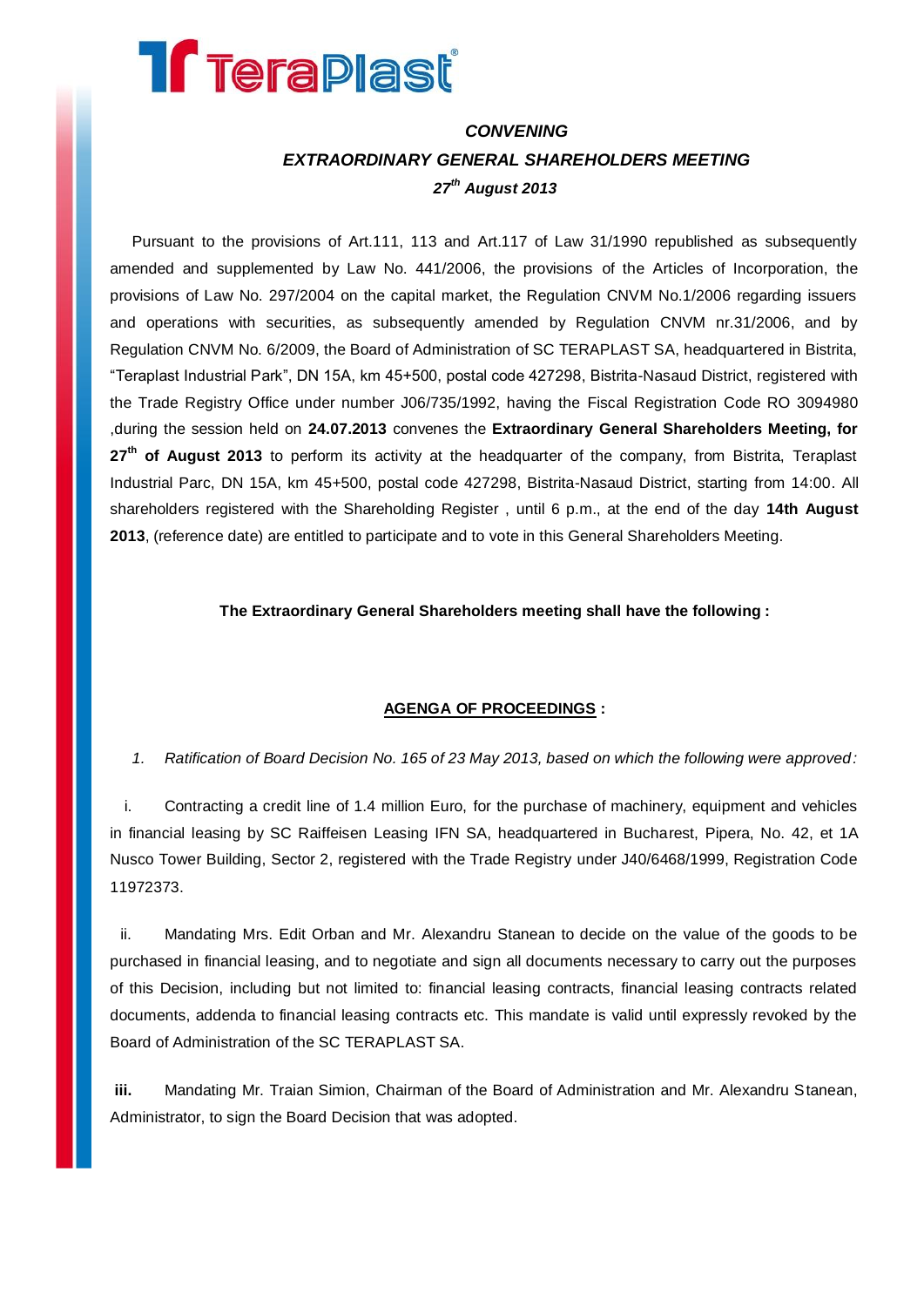iv. Mandating the Legal Advisor of the Company, Kinga Vaida, which legitimizes the CI XB series, no. 370 326, issued by Bistrita Police on 26.06.2012, to perform all the necessary steps to deposit and register the decisions of the Board at the Trade Register of the Tribunal Bistrita Nasaud.

*2. Ratification of Board Decision No. 169 from 06.06.2013, based on which the following were approved:*

i. Guaranteeing by the founder company SC TERAPLAST S.A, of the credit accessed by SC PLASTSISTEM SA under the Credit Agreement No.3 , dated 30.01.2012 and Credit Agreement No.4 dated 21.02.2012 and subsequent addenda, with the production equipment property of SC TERAPLAST SA, evaluated according to the evaluation report prepared by SC EVALBIS S.R.L. Bistrita on 7 March 2013, valued at a market value of 9.746.667 RON (EUR 2.234.705).

ii. Mandating Ms. Eniko-Edit Orban and Mr Alexandru Stanean for performing the following demarches:

a) to negotiate, to agree, conclude and sign in the name and on behalf of SC TERAPLAST SA, the addenda to warranty contracts / addenda to credit agreements and any other documents or instruments that are incidental to, in connection with or referred to in credit agreements, Warranty Contracts or any other documents and to sign any forms, applications that may be necessary and useful in connection with this transaction concluded with BRD-GSG Bistrita Nasaud.

b) if necessary, to negotiate, to agree, conclude and sign in the name and on behalf of the company any subsequent addenda credit agreements, Warranty Contracts and any other document to which the company is a party.

c) to perform in the name and on behalf of the company any formalities required for such credit agreements / addenda, warranty contracts, and any other instruments that are incidental to be fully valid and binding for the company.

iii. Mandating Mr. Traian Simion, Chairman of the Board of Administration, in order to sign in the name and on behalf of the Board, the decision that was adopted.

iv. Mandating the Legal Advisor of the Company, Kinga Vaida, which legitimizes the CI XB series, no. 370 326, issued by Bistrita Police on 26.06.2012, to perform all the necessary steps to deposit and register the decisions of the Board at the Trade Register of the Tribunal Bistrita Nasaud.

*3. Ratification of Board Decision No. 172 from 26.06.2013, based on which the following were approved:*

**i.** Renewal of credit line amounting 3.300.000 EUR, accessed from BRD-GSG, under the credit agreement no. 1/15.04.2010 and subsequent addenda, for a period of 12 (twelve) months.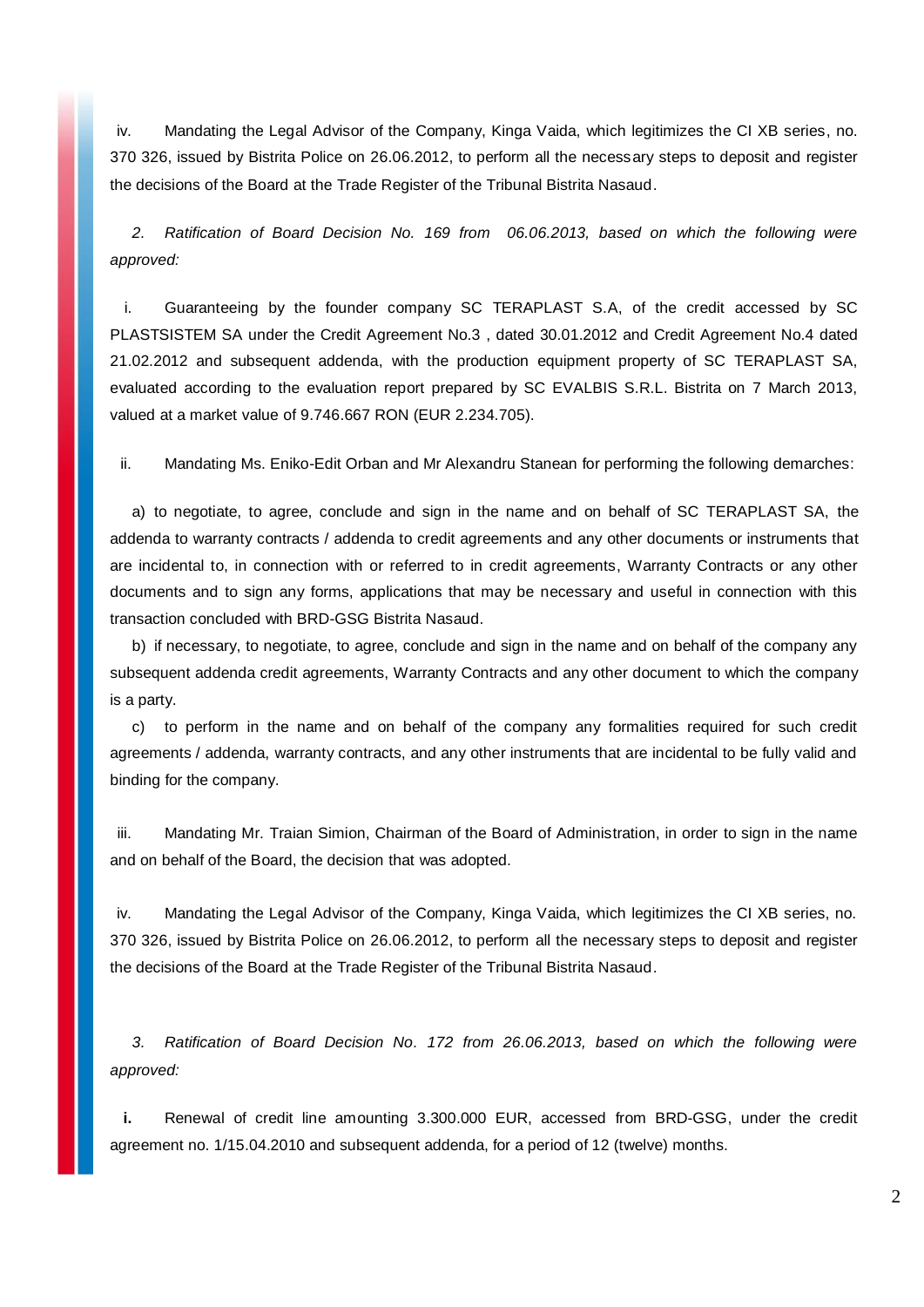**ii.** Guaranteeing credit line mentioned in the previous paragraph with the following guarantees:

- Mortgage on real estate industrial space destination: pipes manufacturing hall, PVC profiles and warehouse, consisting of: raw material warehouse and factory 3 sections: pipes, granules and PVC profiles, registered in the land of Bistrita under No. 50134/Bistrita , landmark No : 50134, 50134-C1 , under A1 , A1.1 and land area under of 55.390 sq.m., evaluated in December 2012 at the amount of EUR 3.016.000;

Movable mortgage on present and future amount of money from all present and future accounts opened at BRD, in lei and foreign currency;

- Movable mortgage on movable assets, fixed assets owned by the company, valued in December 2012 at a market value of EUR 1.497.005;

Movable mortgage over the whole debt / receivable representing all the rights and interests, present and future revenues and income belonging to Teraplast arising from contracts signed with partners to market value (12 months collecting estimated) 15.636 Keur;

Mortgage on Industrial premises Building with the destination "PP pipe production hall and PE manholes", ground floor, with SC 4820 sqm and land, with  $S = 10,498$  square meters, located in Teraplast Industrial Park , in the unincorporated area of Bistrita, DN 15A, km 45 +500, county Bistrita Nasaud, registered in the Land Registry no. 56484/Bistrita, with no. Land 56484, 56484-C1, under A1 and A1.1 respectively, evaluated in December 2012 at the amount of 1.368.000 EUR .

iii. Mandating Mr Alexander Stanean, as Deputy General Manager and Mrs. Edit Eniko Orban as Finance Director of the Company to perform the following:

a) to negotiate, to agree, conclude and sign in the name and on behalf of SC TERAPLAST SA, the addenda to warranty contracts / addenda to credit agreements and any other documents or instruments that are incidental to, in connection with or referred to in credit agreements, Warranty Contracts or any other documents and to sign any forms, applications that may be necessary and useful in connection with this transaction concluded with BRD-GSG Bistrita Nasaud.

b) if necessary, to negotiate, to agree, conclude and sign in the name and on behalf of the company any subsequent addenda credit agreements, Warranty Contracts and any other document to which the company is a party.

c) to perform in the name and on behalf of the company any formalities required for such credit agreements / addenda, warranty contracts, and any other instruments that are incidental to be fully valid and binding for the company.

iv. Mandating Mr Gheorghe Grosan – administrator, to sign in name and on behalf of all the administrators the Board decision no. 172 dated 26 June 2013.

v. Mandating the Legal Advisor of the Company, Kinga Vaida, which legitimizes the CI XB series, no. 370 326, issued by Bistrita Police on 26.06.2012, to perform all the necessary steps to deposit and register the decisions of the Board at the Trade Register of the Tribunal Bistrita Nasaud.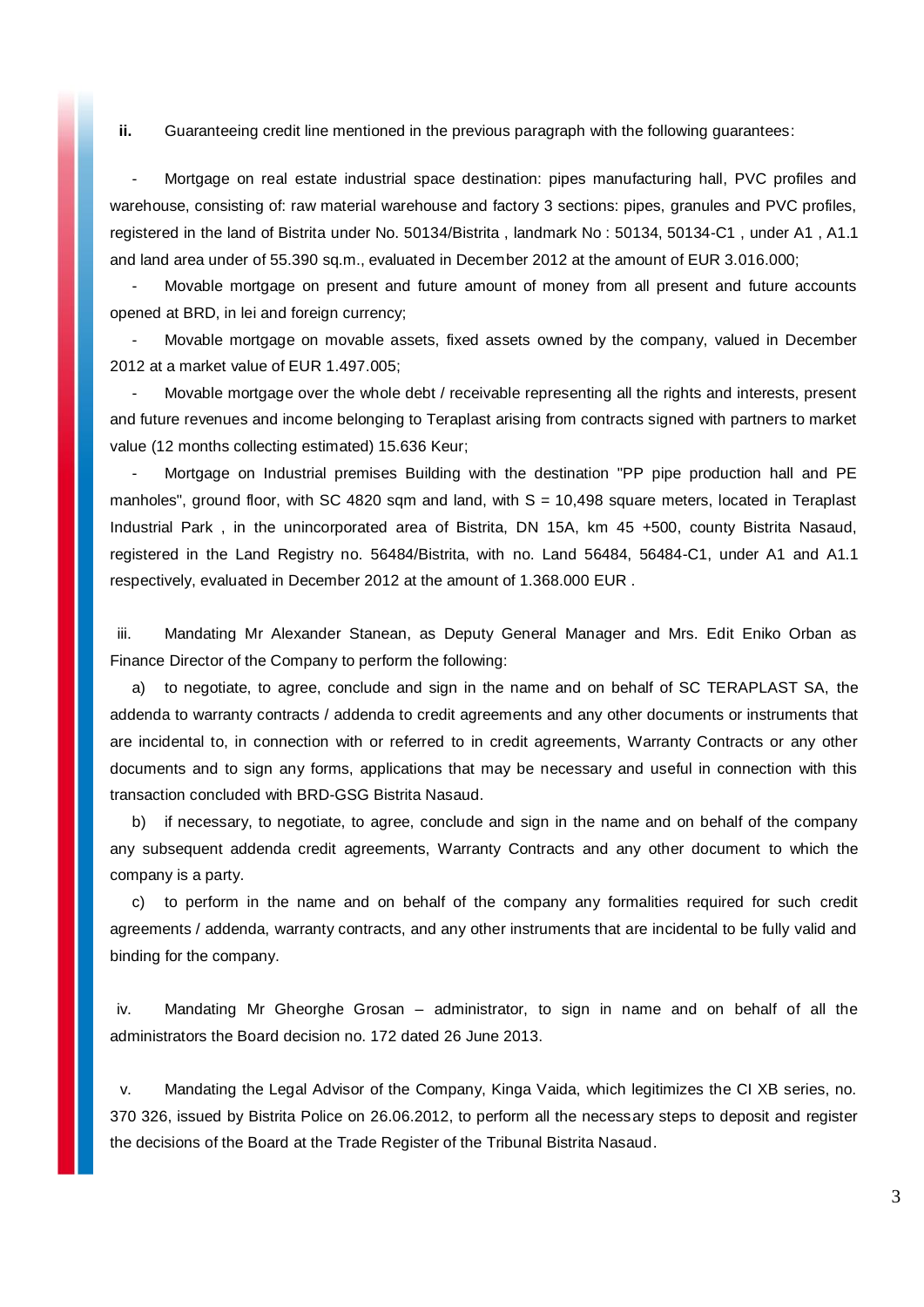4. *Ratification of Board Decision no. 173 dated 06.26.2013, on the maintenance, or completing structure guarantees for the credit of EUR 2.500.000 accessed from BRD - GSG, based on which it was approved*:

**i.** Maintaining the same structure of securities, as they are mentioned in the Decision of Council of Administration No 129 of 16 December 2011, ratified in the Extraordinary General Meeting of the Shareholders dated 27 July 2012 , in the Decision of Council of Administration No 139 of 13 June 2012, in the Decision of Council of Administration No. 147 dated 03 December 2012, in Decision No. 155 dated March 4, 2013, according to the credit agreement No. 35/19.12.2012 and related addenda.

**ii.** Supplementing the securities structure, with the following:

a. Mortgage on real estate industrial space destination: pipes manufacturing hall, PVC profiles and warehouse, consisting of: raw material warehouse and factory 3 sections: pipes, granules and PVC profiles, registered in the Land Registry of Bistrita under No. 50134 with landmark No. 50134, 50134-C1 under A1 and A1.1 respectively , with land of 55.390 sq.m., evaluated in December 2012 at the amount of EUR 3.016.000;

b. Movable mortgage over the whole debt / receivable representing all the rights and interests, present and future revenues and income belonging to Teraplast arising from contracts signed with partners to market value (12 months collecting estimated) 15.636 Keur.

iii. Mandating Mr Alexander Stanean, as Deputy General Manager and Mrs. Edit Eniko Orban as Finance Director of the Company to perform the following:

a) to negotiate, to agree, conclude and sign in the name and on behalf of SC TERAPLAST SA, the addenda to warranty contracts / addenda to credit agreements and any other documents or instruments that are incidental to, in connection with or referred to in credit agreements, Warranty Contracts or any other documents and to sign any forms, applications that may be necessary and useful in connection with this transaction concluded with BRD-GSG Bistrita Nasaud.

b) if necessary, to negotiate, to agree, conclude and sign in the name and on behalf of the company any subsequent addenda credit agreements, Warranty Contracts and any other document to which the company is a party.

c) to perform in the name and on behalf of the company any formalities required for such credit agreements / addenda, warranty contracts, and any other instruments that are incidental to be fully valid and binding for the company.

iv. Mandating Mr Gheorghe Grosan – administrator, to sign in name and on behalf of all the administrators the Board decision no. 173 dated 26 June 2013.

v. Mandating the Legal Advisor of the Company, Kinga Vaida, which legitimizes the CI XB series, no.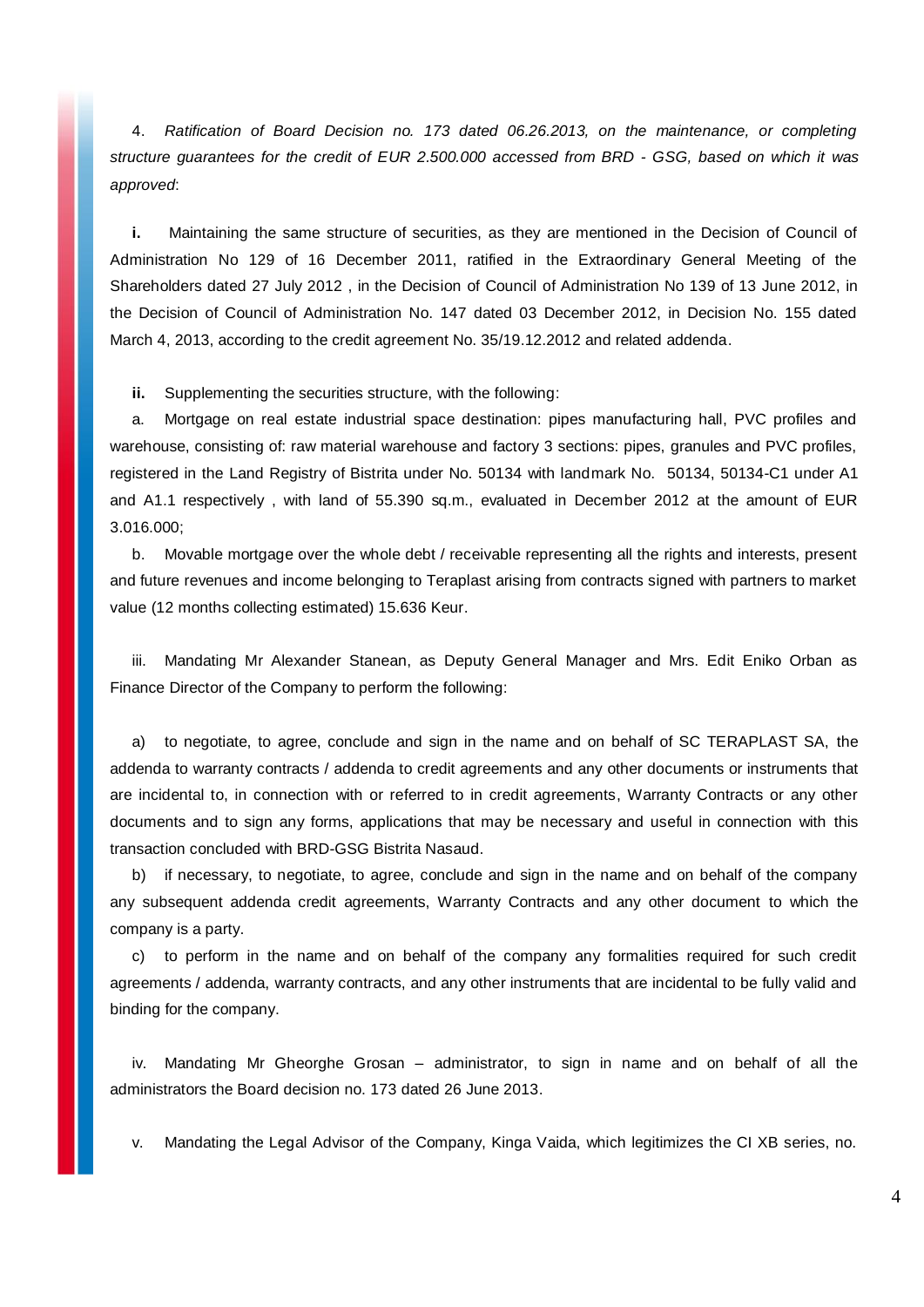370 326, issued by Bistrita Police on 26.06.2012, to perform all the necessary steps to deposit and register the decisions of the Board at the Trade Register of the Tribunal Bistrita Nasaud.

*5. Ratification of Board Decision No. 174 dated 08.07.2013, based on which the following were approved:*

**i.** Supplementation of the credit line, accessed from SC Raiffeisen Leasing IFN SA with the amount of 250.000 euros without T.V.A..

Mandating Mrs. Edit Orban and Mr. Alexandru Stanean to decide on the value of the goods to be purchased in financial leasing, and to negotiate and sign all documents necessary to carry out the purposes of this Decision, including but not limited to: financial leasing contracts, financial leasing contracts related documents, addenda to financial leasing contracts etc. This mandate is valid until expressly revoked by the Board of Administration of the SC TERAPLAST SA.

**iii.** Mandating Mr. Traian Simion, Chairman of the Board of Administration and Mr. Alexandru Stanean, Administrator, to sign the Board Decision to be adopted.

**iv.** Mandating the Legal Advisor of the Company, Kinga Vaida, which legitimizes the CI XB series, no. 370 326, issued by Bistrita Police on 26.06.2012, to perform all the necessary steps to deposit and register the decisions of the Board at the Trade Register of the Tribunal Bistrita Nasaud.

*6. Ratification of Board Decision No 176 dated 17th July 2013, based on which the following were approved:*

i. Amendment of guarantees on the technological equipment, provided in the EGM Resolution no. 2 of 26 April 2013, namely pledge on technological equipment located in the Teraplast property hall Saratel valued at a market value of EUR 2.234.705 on 07.03.2013, by constituting security mortgage on technological equipment, Teraplast property, valued in December 2012 at a market value of EUR 1.497.005. The other guarantees constituted in favor of BRD - GSG, according to EGM resolution No. 2 of April 26, 2013 remain valid.

ii. Mandating Mr Alexander Stanean, as Deputy General Manager and Mrs. Edit Eniko Orban as Finance Director of the Company to perform the following :

a.) to negotiate, sign, perfect, issue and draw up (in original, where applicable) in the name and on behalf of the Company, the Credit Agreement and related addenda, guarantee contracts and addenda thereto, and all documents, confirmations and documents in connection therewith, and any acts modifying them in order to comply with the resolutions adopted in this Decision.

b.) to take any action regarding guarantee contracts registration, or amendments thereto, with the Electronic Archive of Security Interest and / or the competent Land Registry and / or competent Trade Registry and / or shareholders' register of the Company and / or in connection with notification and / or fulfillment of any other formality required before any other competent authority or interested third parties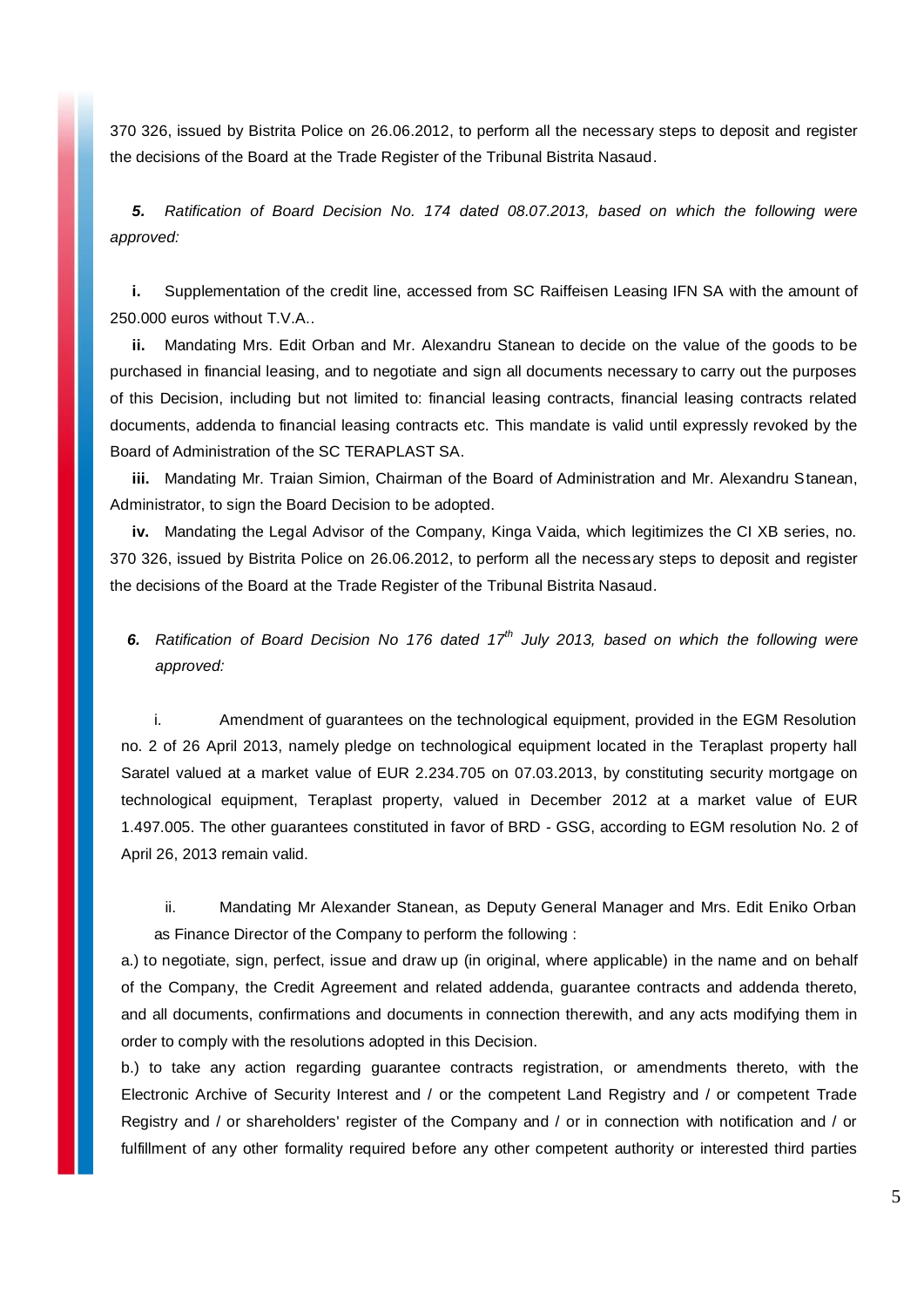and for the publication of this Decision in the Official Monitor of Romania, part IV, and

c.) in general, to fulfill all actions and necessary or useful arrangements to the intended transaction documents mentioned in the above resolutions.

iii. Mandating Mr. Traian Simion, Chairman of the Board of Administration and Mr. Alexandru Stanean, Administrator, to sign the Board Decision No.176/17.07.2013.

iv. Mandating the Legal Advisor of the Company, Kinga Vaida, which legitimizes the CI XB series, no. 370 326, issued by Bistrita Police on 26.06.2012, to perform all the necessary steps to deposit and register the decisions of the Board at the Trade Register of the Tribunal Bistrita Nasaud.

**7.** Appointing the registration date defined as the date to identify the shareholders touched by the effects of the decisions approved by the Extraordinary General Meeting of the Shareholders. The date proprosed by the Board of Administration is 12th of September, 2013.

**8.** Mandating the Chairman of the Board of Administration, in signing the Decision of the Extraordinary General Meeting of the Shareholders, on behalf and for all Shareholders participating in the meeting.

**9.** Mandating the Legal Advisor of the Company, Kinga Vaida, which legitimizes the CI XB series, no. 370 326, issued by Bistrita Police on 26.06.2012, to perform all the necessary steps to deposit and register the decisions of the Board at the Trade Register of the Tribunal Bistrita Nasaud and for the publication of this Decision in the Official Monitor of Romania, part IV.

(1) One or more shareholders having at least 5% of the share capital, individually or jointly, are entitled: (i) to introduce new topics on the agenda (provided that each topic is accompanied by a justification or a draft decision proposed to be approved by the general meeting; (ii) to present draft resolutions for the topics on the agenda or proposed to be included on the agenda of the general meeting;

(2) The rights provided in par. (1) may be exercised only in writing and documents shall be deposited in a sealed envelope at the company's headquarter address in Bistrita, Teraplast Industrial Park, DN 15A, 45 500 km, postal code 427298, Bistrita-Nasaud, or dispatched by means of courier or by electronic means, with extended electronic signature attached, to e-mail [office@teraplast.ro](mailto:office@teraplast.ro).

(3) Shareholders may exercise their rights stipulated in par. (1), letters (i) and (ii) within 15 days from the date of publication of this convening, which is by latest **10th of August 2013,** and the rights stipulated in letter (ii) by latest 26th of August 2013. The shareholders can submit to the Company questions in writing regarding the topics on the agenda, and the Company can reply to these questions, at the General Shareholders Meeting. The questions of the shareholders can be sent in writing either by post or courier service (in a sealed envelope) to the Company's Headquarter Address in Bistrita, Teraplast Industrial Park, DN 15A, 45 500 km, postal code 427298, Bistrita-Nasaud or by electronic means (to the address: office@teraplast.ro), with extended electronic signature attached, until **25th of August 2013.**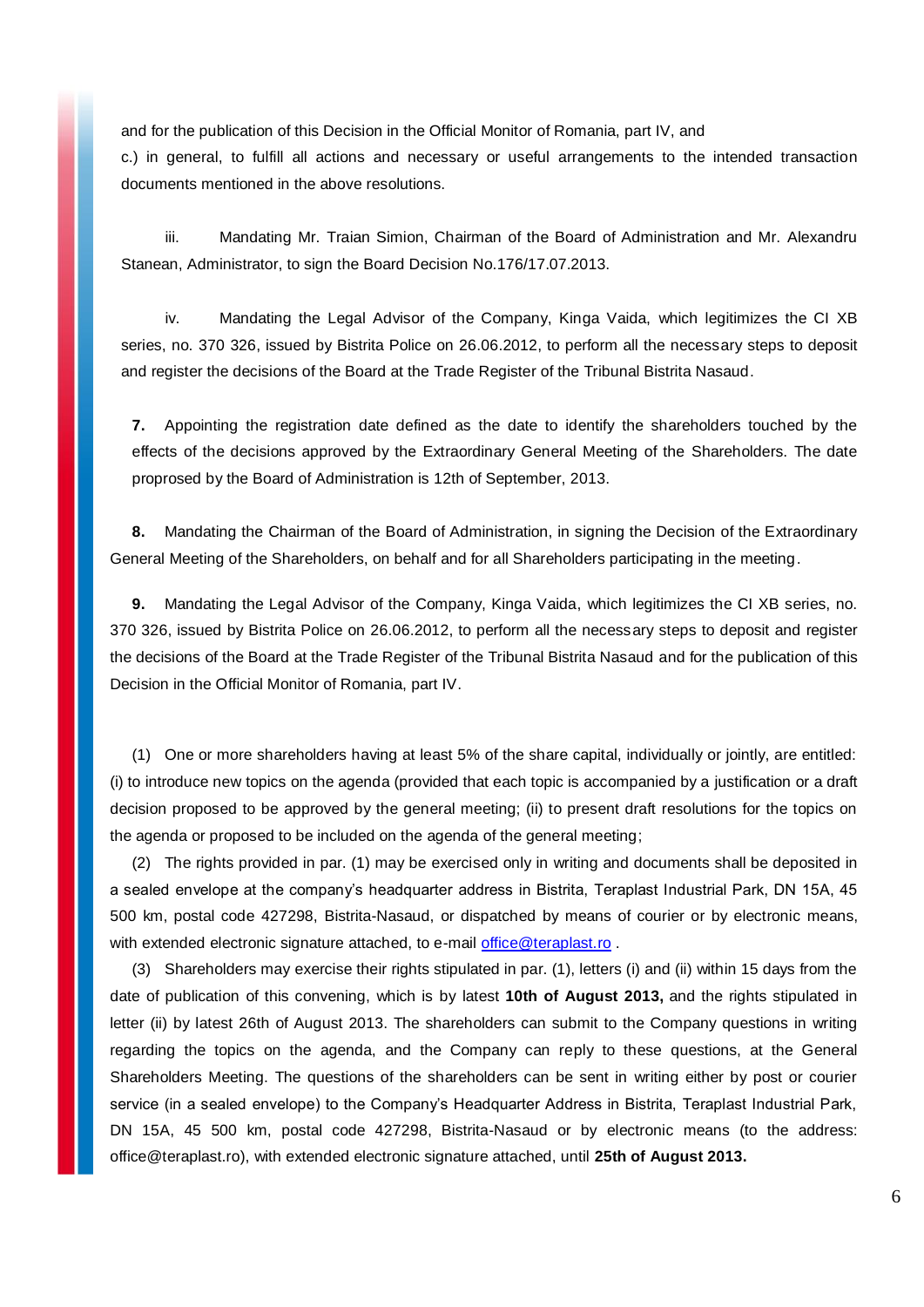Shareholders may attend the General Meeting of Shareholders in person, or be represented either by their legal representatives, or by other representatives who were given a special power of attorney, under the provisions of Art. 243 of Law No. 297/2004 on the capital market. Shareholders' access is allowed by simply proving their identity, through their Identity document – for the individual shareholders , and through the special power of attorney on the individuals they represent – in case of legal persons.

Shareholders can vote items on the agenda by mail using the voting form, duly completed and signed, sent in a closed envelope at the company's headquarter adress in Bistrita, Teraplast Industrial Park, DN 15A, 45 500 km, zip code 427298 , Bistrita-Nasaud, until no later than **25th of August 2013.**

The special power of attorney form, respectively those for exercising the right to vote by correspondence are available at the Company's headquarter address in Bistrita, Teraplast Industrial Park, DN 15A, km 45+500, postal code 427298, during business days, between 10:00 – 16:00 , and shall also be available for download from the Company's website: www.teraplast.ro, Category: "Shareholders", Section: " Power of Attorney - General Shareholders Meeting", starting from **26th of July 2013.**

These powers of attorney and voting forms shall be sent in original , in English or Romanian languaghe, to the Company's Headquarter Address in Bistrita, Teraplast Industrial Park, DN 15A, km 45+500, postal code 427298, Bistrita-Nasaud District, until **25th of August 2013** , hours 14:00**.** One copy is to be given to the authorized person, another copy shall remain with the Company and the third will remain with the shareholder.

Shareholders may appoint their representative also by electronic means, the notification of electronically designation may be submitted by e-mail [office@teraplast.ro](mailto:office@teraplast.ro), having attached an extended electronic signature..

Documents and background material as well as draft resolutions targeting issues on the agenda of the General Shareholders Meeting will be available to shareholders, at company headquarter in Bistrita, Teraplast Industrial Park, DN 15A, 45 500 km, postal code 427298, Bistrita-Nasaud, during business days, between 10:00 - 16:00 and on the website of the company: www.teraplast.ro , category "Investor Relations", Section " Shareholders Info", starting from **26th of July 2013.**

If, at the first convening, the legal validity condition is not met, the General Shareholders Meeting will take place on **28th of August 2013** at the address and time mentioned for the first convening, with the same agenda.

> **Chairman of the Board of Administration Traian Simion**